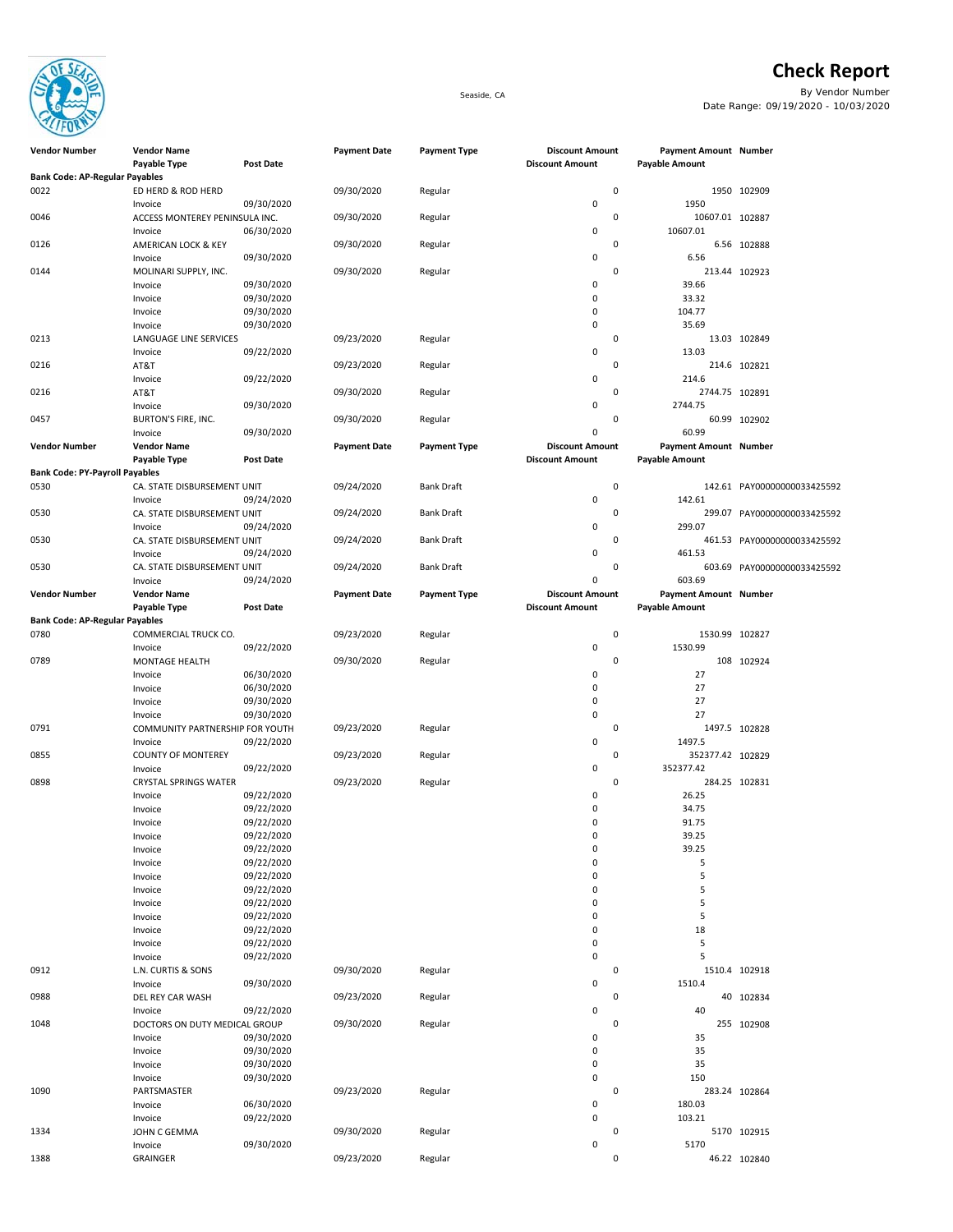|                                       | Invoice                                 | 09/22/2020       |                     |                     | 0                      | 46.22                        |                      |
|---------------------------------------|-----------------------------------------|------------------|---------------------|---------------------|------------------------|------------------------------|----------------------|
| 1392                                  | <b>GRANITE ROCK COMPANY</b>             |                  | 09/23/2020          | Regular             | 0                      |                              | 72.37 102841         |
|                                       |                                         |                  |                     |                     | 0                      | 72.37                        |                      |
|                                       | Invoice                                 | 09/22/2020       |                     |                     |                        |                              |                      |
| 1392                                  | <b>GRANITE ROCK COMPANY</b>             |                  | 09/30/2020          | Regular             | 0                      |                              | 21.27 102912         |
|                                       | Invoice                                 | 09/30/2020       |                     |                     | 0                      | 21.27                        |                      |
| 1569                                  | <b>HOPE SERVICES</b>                    |                  | 09/23/2020          | Regular             | 0                      | 1233.18 102844               |                      |
|                                       |                                         |                  |                     |                     | 0                      |                              |                      |
|                                       | Invoice                                 | 09/22/2020       |                     |                     |                        | 1233.18                      |                      |
| <b>Vendor Number</b>                  | <b>Vendor Name</b>                      |                  | <b>Payment Date</b> | <b>Payment Type</b> | <b>Discount Amount</b> | <b>Payment Amount Number</b> |                      |
|                                       | Payable Type                            | <b>Post Date</b> |                     |                     | <b>Discount Amount</b> | <b>Payable Amount</b>        |                      |
| 1798                                  | KELLY-MOORE PAINT COMPANY               |                  | 09/23/2020          | Regular             | 0                      |                              | 378.43 102848        |
|                                       | Credit Memo                             | 09/16/2019       |                     |                     | 0                      | $-130.96$                    |                      |
|                                       |                                         |                  |                     |                     |                        |                              |                      |
|                                       | Invoice                                 | 06/30/2020       |                     |                     | 0                      | 9.02                         |                      |
|                                       | Invoice                                 | 06/30/2020       |                     |                     | 0                      | 335.68                       |                      |
|                                       | Invoice                                 | 06/30/2020       |                     |                     | 0                      | 44.72                        |                      |
|                                       | Invoice                                 | 06/30/2020       |                     |                     | 0                      | 28.43                        |                      |
|                                       | Invoice                                 | 09/22/2020       |                     |                     | 0                      | 91.54                        |                      |
| 2102                                  |                                         |                  |                     |                     | 0                      |                              | 611.35 102920        |
|                                       | MARTIN'S IRRIGATION SUPPLY, INC.        |                  | 09/30/2020          | Regular             |                        |                              |                      |
|                                       | Invoice                                 | 09/30/2020       |                     |                     | 0                      | 260.56                       |                      |
|                                       | Invoice                                 | 09/30/2020       |                     |                     | 0                      | 231.49                       |                      |
|                                       | Invoice                                 | 09/30/2020       |                     |                     | 0                      | 119.3                        |                      |
| 2184                                  | <b>MISSION LINEN SERVICE</b>            |                  | 09/23/2020          | Regular             | 0                      |                              | 82.21 102853         |
|                                       | Invoice                                 | 09/22/2020       |                     |                     | 0                      | 82.21                        |                      |
|                                       |                                         |                  |                     |                     |                        |                              |                      |
| 2184                                  | MISSION LINEN SERVICE                   |                  | 09/30/2020          | Regular             | 0                      |                              | 92.21 102921         |
|                                       | Invoice                                 | 09/30/2020       |                     |                     | 0                      | 92.21                        |                      |
| 2186                                  | MISSION UNIFORM SERVICE                 |                  | 09/23/2020          | Regular             | 0                      |                              | 651.65 102854        |
|                                       | Invoice                                 | 09/22/2020       |                     |                     | 0                      | 378.42                       |                      |
|                                       | Invoice                                 | 09/22/2020       |                     |                     | 0                      | 107.58                       |                      |
|                                       |                                         |                  |                     |                     | 0                      |                              |                      |
|                                       | Invoice                                 | 09/22/2020       |                     |                     |                        | 35.49                        |                      |
|                                       | Invoice                                 | 09/22/2020       |                     |                     | 0                      | 130.16                       |                      |
| 2186                                  | MISSION UNIFORM SERVICE                 |                  | 09/30/2020          | Regular             | 0                      |                              | 653.47 102922        |
|                                       | Invoice                                 | 09/30/2020       |                     |                     | 0                      | 131.98                       |                      |
|                                       | Invoice                                 | 09/30/2020       |                     |                     | 0                      | 378.42                       |                      |
|                                       |                                         |                  |                     |                     |                        |                              |                      |
|                                       | Invoice                                 | 09/30/2020       |                     |                     | 0                      | 107.58                       |                      |
|                                       | Invoice                                 | 09/30/2020       |                     |                     | 0                      | 35.49                        |                      |
| 2205                                  | MONTEREY CO. CONVENTION & VISITOR'S BU  |                  | 09/23/2020          | Regular             | 0                      | 14804.46 102858              |                      |
|                                       | Invoice                                 | 09/22/2020       |                     |                     | 0                      | 14804.46                     |                      |
| 2236                                  | MBS BUSINESS SYSTEMS                    |                  | 09/23/2020          | Regular             | 0                      | 1562.05 102851               |                      |
|                                       |                                         |                  |                     |                     | 0                      | 273.92                       |                      |
|                                       | Invoice                                 | 06/30/2020       |                     |                     |                        |                              |                      |
|                                       | Invoice                                 | 09/22/2020       |                     |                     | 0                      | 1288.13                      |                      |
| 2238                                  | MONTEREY BAY PEST CONTROL               |                  | 09/30/2020          | Regular             | 0                      |                              | 150 102927           |
|                                       | Invoice                                 | 09/30/2020       |                     |                     | 0                      | 90                           |                      |
|                                       | Invoice                                 | 09/30/2020       |                     |                     | 0                      | 60                           |                      |
| 2279                                  |                                         |                  |                     |                     | 0                      | 1689.12 102830               |                      |
|                                       | COUNTY OF MONTEREY IT DEPT.             |                  | 09/23/2020          | Regular             |                        |                              |                      |
|                                       | Invoice                                 | 09/22/2020       |                     |                     | 0                      | 1242                         |                      |
|                                       | Invoice                                 | 09/22/2020       |                     |                     | 0                      | 447.12                       |                      |
| 2290                                  | MONTEREY COUNTY RECORDER                |                  | 09/23/2020          | Regular             | 0                      |                              | 94 102859            |
|                                       | Invoice                                 | 09/22/2020       |                     |                     | 0                      | 94                           |                      |
|                                       |                                         |                  |                     |                     | 0                      |                              |                      |
| 2328                                  | <b>WALLACE GROUP</b>                    |                  | 09/23/2020          | Regular             |                        | 1226.25 102884               |                      |
|                                       | Invoice                                 | 09/22/2020       |                     |                     | 0                      | 1226.25                      |                      |
| 2328                                  | <b>WALLACE GROUP</b>                    |                  | 09/30/2020          | Regular             | 0                      | 70697.3 102944               |                      |
|                                       | Invoice                                 | 09/30/2020       |                     |                     | 0                      | 3275                         |                      |
|                                       | Invoice                                 | 09/30/2020       |                     |                     | 0                      | 12028.71                     |                      |
|                                       |                                         |                  |                     |                     |                        | 55393.59                     |                      |
|                                       | Invoice                                 | 09/30/2020       |                     |                     | 0                      |                              |                      |
| 2338                                  | MONTEREY PENINSULA WATER                |                  | 09/23/2020          | Regular             | 0                      | 6606.47 102861               |                      |
|                                       | Invoice                                 | 09/22/2020       |                     |                     | 0                      | 6606.47                      |                      |
| 2342                                  | MONTEREY REGIONAL WASTE                 |                  | 09/30/2020          | Regular             | 0                      |                              | 435.45 102928        |
|                                       | Invoice                                 | 09/30/2020       |                     |                     | 0                      | 435.45                       |                      |
| <b>Vendor Number</b>                  |                                         |                  |                     | <b>Payment Type</b> | <b>Discount Amount</b> |                              |                      |
|                                       | <b>Vendor Name</b>                      |                  | <b>Payment Date</b> |                     |                        | Payment Amount Number        |                      |
|                                       | Payable Type                            | Post Date        |                     |                     | <b>Discount Amount</b> | <b>Payable Amount</b>        |                      |
| 2351                                  | MONTEREY TIRE SERVICE                   |                  | 09/23/2020          | Regular             | 0                      |                              | 647.64 102863        |
|                                       | Invoice                                 | 09/22/2020       |                     |                     | 0                      | 547.13                       |                      |
|                                       | Invoice                                 | 09/22/2020       |                     |                     | 0                      | 100.51                       |                      |
| 2752                                  | PENINSULA WELDING & MEDICAL SUPPLY, INC |                  | 09/23/2020          | Regular             | 0                      |                              | 21.19 102866         |
|                                       |                                         |                  |                     |                     |                        |                              |                      |
|                                       | Invoice                                 | 09/22/2020       |                     |                     | 0                      | 21.19                        |                      |
| 2849                                  | PREMIUM AUTO PARTS, INC.                |                  | 09/23/2020          | Regular             | 0                      |                              | 333.59 102867        |
|                                       | Invoice                                 | 09/22/2020       |                     |                     | 0                      | 4.36                         |                      |
|                                       | Invoice                                 | 09/22/2020       |                     |                     | 0                      | 19.35                        |                      |
|                                       | Invoice                                 | 09/22/2020       |                     |                     | 0                      | 110.3                        |                      |
|                                       |                                         |                  |                     |                     |                        |                              |                      |
|                                       | Invoice                                 | 09/22/2020       |                     |                     | 0                      | 60.1                         |                      |
|                                       | Invoice                                 | 09/22/2020       |                     |                     | 0                      | 25.78                        |                      |
|                                       | Invoice                                 | 09/22/2020       |                     |                     | 0                      | 93.7                         |                      |
|                                       | Invoice                                 | 09/22/2020       |                     |                     | 0                      | 20                           |                      |
| <b>Vendor Number</b>                  | <b>Vendor Name</b>                      |                  | <b>Payment Date</b> | <b>Payment Type</b> | <b>Discount Amount</b> | Payment Amount Number        |                      |
|                                       |                                         |                  |                     |                     |                        |                              |                      |
|                                       | Payable Type                            | Post Date        |                     |                     | <b>Discount Amount</b> | <b>Payable Amount</b>        |                      |
| <b>Bank Code: PY-Payroll Payables</b> |                                         |                  |                     |                     |                        |                              |                      |
| 2877                                  | PUBLIC EMPLOYEES' RETIREMENT SYSTEM     |                  | 10/02/2020          | <b>Bank Draft</b>   | 0                      |                              | 122735.13 1001653781 |
|                                       | Invoice                                 | 09/10/2020       |                     |                     | 0                      | 122735.13                    |                      |
| 2877                                  | PUBLIC EMPLOYEES' RETIREMENT SYSTEM     |                  | 10/02/2020          | <b>Bank Draft</b>   | 0                      |                              | -13.91 1001653781    |
|                                       |                                         |                  |                     |                     |                        |                              |                      |
|                                       | Credit Memo                             | 09/10/2020       |                     |                     | 0                      | $-13.91$                     |                      |
| <b>Vendor Number</b>                  | <b>Vendor Name</b>                      |                  | <b>Payment Date</b> | <b>Payment Type</b> | <b>Discount Amount</b> | Payment Amount Number        |                      |
|                                       | Payable Type                            | Post Date        |                     |                     | <b>Discount Amount</b> | <b>Payable Amount</b>        |                      |
| <b>Bank Code: AP-Regular Payables</b> |                                         |                  |                     |                     |                        |                              |                      |
| 2946                                  | BECK'S SHOE STORE, INC                  |                  | 09/30/2020          | Regular             | 0                      |                              | 250 102897           |
|                                       |                                         |                  |                     |                     |                        |                              |                      |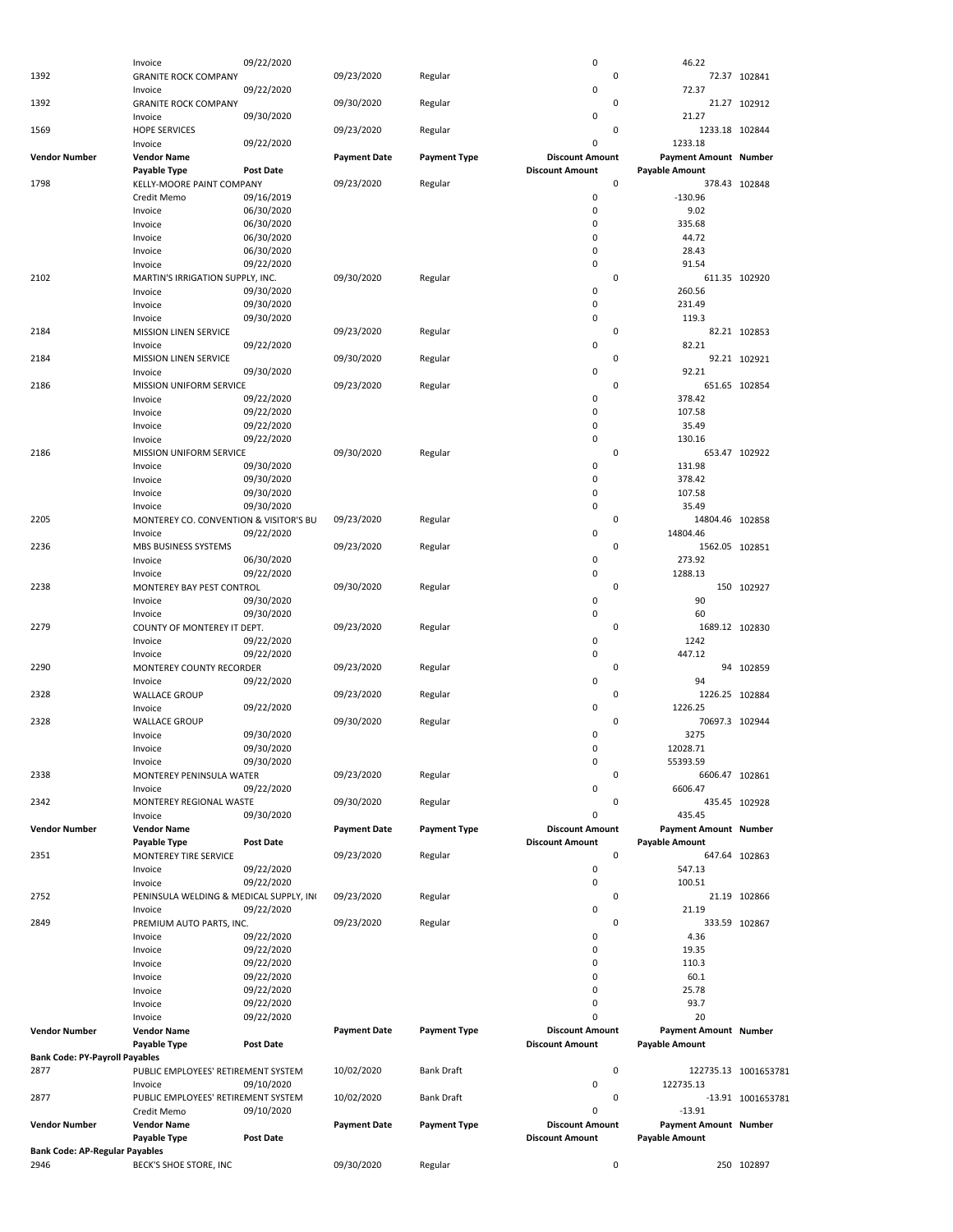|                                       | Invoice                                 | 09/30/2020       |                     |                     | 0                      |             | 250                          |                        |
|---------------------------------------|-----------------------------------------|------------------|---------------------|---------------------|------------------------|-------------|------------------------------|------------------------|
| 2946                                  | BECK'S SHOE STORE, INC                  |                  | 09/30/2020          | Regular             |                        | 0           |                              | 1200.2 102898          |
|                                       | Invoice                                 | 09/30/2020       |                     |                     | 0                      |             | 227.51                       |                        |
|                                       | Invoice                                 | 09/30/2020       |                     |                     | 0                      |             | 222.87                       |                        |
|                                       | Invoice                                 | 09/30/2020       |                     |                     | 0                      |             | 174.8                        |                        |
|                                       | Invoice                                 | 09/30/2020       |                     |                     | 0                      |             | 213.58                       |                        |
|                                       |                                         |                  |                     |                     |                        |             |                              |                        |
|                                       | Invoice                                 | 09/30/2020       |                     |                     | 0                      |             | 111.44                       |                        |
|                                       | Invoice                                 | 09/30/2020       |                     |                     | 0                      |             | 250                          |                        |
| 3040                                  | SAFETY-KLEEN SYSTEMS, INC.              |                  | 09/23/2020          | Regular             |                        | 0           |                              | 4085.31 102870         |
|                                       | Invoice                                 | 09/22/2020       |                     |                     | 0                      |             | 777.15                       |                        |
|                                       | Invoice                                 | 09/22/2020       |                     |                     | 0                      |             | 3308.16                      |                        |
| 3211                                  | SHERWIN-WILLIAMS CO.                    |                  | 09/30/2020          | Regular             |                        | 0           |                              | 101.92 102932          |
|                                       | Invoice                                 | 09/30/2020       |                     |                     | 0                      |             | 101.92                       |                        |
| 3290                                  | SOCIETY FOR THE PREVENTION OF CRUELTY T |                  | 09/30/2020          | Regular             |                        | 0           |                              | 3288.97 102933         |
|                                       | Invoice                                 |                  |                     |                     | 0                      |             | 3288.97                      |                        |
|                                       |                                         | 09/30/2020       |                     |                     |                        |             |                              |                        |
| 3319                                  | STAPLES ADVANTAGE                       |                  | 09/23/2020          | Regular             |                        | 0           |                              | 254.8 102874           |
|                                       | Invoice                                 | 09/22/2020       |                     |                     | 0                      |             | 254.8                        |                        |
| 3319                                  | STAPLES ADVANTAGE                       |                  | 09/30/2020          | Regular             |                        | 0           |                              | 272.18 102934          |
|                                       | Invoice                                 | 09/30/2020       |                     |                     | 0                      |             | 14.19                        |                        |
|                                       | Invoice                                 | 09/30/2020       |                     |                     | 0                      |             | 14.19                        |                        |
|                                       | Invoice                                 | 09/30/2020       |                     |                     | 0                      |             | 83.11                        |                        |
|                                       | Invoice                                 | 09/30/2020       |                     |                     | 0                      |             | 14.19                        |                        |
|                                       | Invoice                                 | 09/30/2020       |                     |                     | 0                      |             | 76.39                        |                        |
|                                       |                                         | 09/30/2020       |                     |                     | 0                      |             | 48.3                         |                        |
|                                       | Invoice                                 |                  |                     |                     | 0                      |             |                              |                        |
|                                       | Invoice                                 | 09/30/2020       |                     |                     |                        |             | 21.81                        |                        |
| 3595                                  | VAPOR CLEANERS, INC.                    |                  | 09/30/2020          | Regular             |                        | 0           |                              | 45.39 102942           |
|                                       | Invoice                                 | 09/30/2020       |                     |                     | 0                      |             | 12.75                        |                        |
|                                       | Invoice                                 | 09/30/2020       |                     |                     | 0                      |             | 32.64                        |                        |
| 3823                                  | STATE OF CALIFORNIA                     |                  | 09/23/2020          | Regular             |                        | 0           |                              | 115 102875             |
|                                       | Invoice                                 | 09/22/2020       |                     |                     | 0                      |             | 115                          |                        |
| 3851                                  | BOUND TREE MEDICAL, LLC                 |                  | 09/23/2020          | Regular             |                        | 0           |                              | 3785.24 102825         |
|                                       | Invoice                                 | 09/22/2020       |                     |                     | 0                      |             | 218.48                       |                        |
|                                       |                                         |                  |                     |                     |                        |             |                              |                        |
|                                       | Invoice                                 | 09/22/2020       |                     |                     | 0                      |             | 1365.08                      |                        |
|                                       | Invoice                                 | 09/22/2020       |                     |                     | 0                      |             | 1365.08                      |                        |
|                                       | Invoice                                 | 09/22/2020       |                     |                     | 0                      |             | 836.6                        |                        |
| 3851                                  | BOUND TREE MEDICAL, LLC                 |                  | 09/30/2020          | Regular             |                        | 0           |                              | 1546.92 102900         |
|                                       | Invoice                                 | 09/30/2020       |                     |                     | 0                      |             | 974.4                        |                        |
|                                       | Invoice                                 | 09/30/2020       |                     |                     | 0                      |             | 213.75                       |                        |
|                                       | Invoice                                 | 09/30/2020       |                     |                     | 0                      |             | 358.77                       |                        |
| 4106                                  | BAY REPROGRAPHIC & SUPPLY, INC.         |                  | 09/23/2020          |                     |                        | 0           |                              | 402.04 102824          |
|                                       |                                         |                  |                     | Regular             |                        |             |                              |                        |
|                                       | Invoice                                 | 09/22/2020       |                     |                     | 0                      |             | 402.04                       |                        |
| 4222                                  | HARRIS & ASSOCIATES, INC.               |                  | 09/23/2020          | Regular             |                        | $\mathbf 0$ | 10008.75 102842              |                        |
|                                       | Invoice                                 | 09/22/2020       |                     |                     | 0                      |             | 6307.5                       |                        |
|                                       | Invoice                                 | 09/22/2020       |                     |                     | 0                      |             | 3701.25                      |                        |
| 4222                                  | HARRIS & ASSOCIATES, INC.               |                  | 09/30/2020          | Regular             |                        | 0           | 35018.76 102913              |                        |
|                                       | Invoice                                 | 09/30/2020       |                     |                     | 0                      |             | 35018.76                     |                        |
| 4425                                  | MONTEREY AUTO SUPPLY                    |                  | 09/23/2020          | Regular             |                        | 0           |                              | 37.2 102855            |
|                                       |                                         | 09/22/2020       |                     |                     | 0                      |             | 37.2                         |                        |
|                                       | Invoice                                 |                  |                     |                     |                        |             |                              |                        |
| <b>Vendor Number</b>                  | <b>Vendor Name</b>                      |                  | <b>Payment Date</b> | <b>Payment Type</b> | <b>Discount Amount</b> |             | <b>Payment Amount Number</b> |                        |
|                                       | Payable Type                            | <b>Post Date</b> |                     |                     | <b>Discount Amount</b> |             | <b>Payable Amount</b>        |                        |
| 4425                                  | <b>MONTEREY AUTO SUPPLY</b>             |                  | 09/23/2020          | Regular             |                        | 0           |                              | 520.57 102856          |
|                                       | Invoice                                 | 09/22/2020       |                     |                     | 0                      |             | 496.69                       |                        |
|                                       | Credit Memo                             | 09/22/2020       |                     |                     | 0                      |             | $-88.49$                     |                        |
|                                       | Invoice                                 | 09/22/2020       |                     |                     | 0                      |             | 33.31                        |                        |
|                                       | Invoice                                 | 09/22/2020       |                     |                     | 0                      |             | 51.88                        |                        |
|                                       | Invoice                                 | 09/22/2020       |                     |                     | 0                      |             | 27.18                        |                        |
|                                       |                                         |                  |                     |                     |                        |             |                              |                        |
| 4425                                  | MONTEREY AUTO SUPPLY                    |                  | 09/30/2020          | Regular             |                        | 0           |                              | 375.63 102925          |
|                                       | Invoice                                 | 09/30/2020       |                     |                     | 0                      |             | 24.21                        |                        |
|                                       | Invoice                                 | 09/30/2020       |                     |                     | 0                      |             | 233.26                       |                        |
|                                       | Invoice                                 | 09/30/2020       |                     |                     | 0                      |             | 118.16                       |                        |
| 4487                                  | PTS COMMUNICATIONS                      |                  | 09/30/2020          | Regular             |                        | 0           |                              | 284 102930             |
|                                       | Invoice                                 | 09/30/2020       |                     |                     | 0                      |             | 284                          |                        |
| 4670                                  | TREASURER -- COUNTY OF MONTEREY         |                  | 09/23/2020          | Regular             |                        | 0           |                              | 286 102881             |
|                                       | Invoice                                 | 09/22/2020       |                     |                     | 0                      |             | 286                          |                        |
|                                       |                                         |                  | 09/30/2020          |                     |                        | 0           |                              | 96 102907              |
| 4896                                  | DEPARTMENT OF JUSTICE                   |                  |                     | Regular             |                        |             |                              |                        |
|                                       | Invoice                                 | 09/30/2020       |                     |                     | 0                      |             | 96                           |                        |
| <b>Vendor Number</b>                  | <b>Vendor Name</b>                      |                  | <b>Payment Date</b> | <b>Payment Type</b> | <b>Discount Amount</b> |             | <b>Payment Amount Number</b> |                        |
|                                       | Payable Type                            | <b>Post Date</b> |                     |                     | <b>Discount Amount</b> |             | <b>Payable Amount</b>        |                        |
| <b>Bank Code: PY-Payroll Payables</b> |                                         |                  |                     |                     |                        |             |                              |                        |
| 4920                                  | ICMA RETIREMENT TRUST-457               |                  | 09/25/2020          | <b>Bank Draft</b>   |                        | 0           |                              | 757.95 7e240c4a80      |
|                                       | Invoice                                 | 09/24/2020       |                     |                     | 0                      |             | 757.95                       |                        |
| 4920                                  | ICMA RETIREMENT TRUST-457               |                  | 09/25/2020          | <b>Bank Draft</b>   |                        | 0           |                              | 32006.8 7e240c4a80     |
|                                       |                                         |                  |                     |                     | 0                      |             | 32006.8                      |                        |
|                                       | Invoice                                 | 09/24/2020       |                     |                     |                        |             |                              |                        |
| <b>Vendor Number</b>                  | <b>Vendor Name</b>                      |                  | <b>Payment Date</b> | <b>Payment Type</b> | <b>Discount Amount</b> |             | <b>Payment Amount Number</b> |                        |
|                                       | Payable Type                            | Post Date        |                     |                     | <b>Discount Amount</b> |             | <b>Payable Amount</b>        |                        |
| <b>Bank Code: AP-Regular Payables</b> |                                         |                  |                     |                     |                        |             |                              |                        |
|                                       |                                         |                  |                     |                     |                        | 0           |                              |                        |
| 5038                                  | THE VILLAGE PROJECT, INC.               |                  | 09/23/2020          | Regular             |                        |             | 7176.66 102879               |                        |
|                                       | Invoice                                 | 09/22/2020       |                     |                     | 0                      |             | 7176.66                      |                        |
|                                       |                                         |                  |                     |                     | <b>Discount Amount</b> |             |                              |                        |
| <b>Vendor Number</b>                  | <b>Vendor Name</b>                      |                  | <b>Payment Date</b> | <b>Payment Type</b> |                        |             | <b>Payment Amount Number</b> |                        |
|                                       | Payable Type                            | <b>Post Date</b> |                     |                     | <b>Discount Amount</b> |             | <b>Payable Amount</b>        |                        |
| <b>Bank Code: PY-Payroll Payables</b> |                                         |                  |                     |                     |                        |             |                              |                        |
| 5144                                  | STATE OF CALIFORNIA<br>Invoice          | 09/24/2020       | 09/25/2020          | Bank Draft          | 0                      | 0           | 19522.55                     | 19522.55 1-989-283-104 |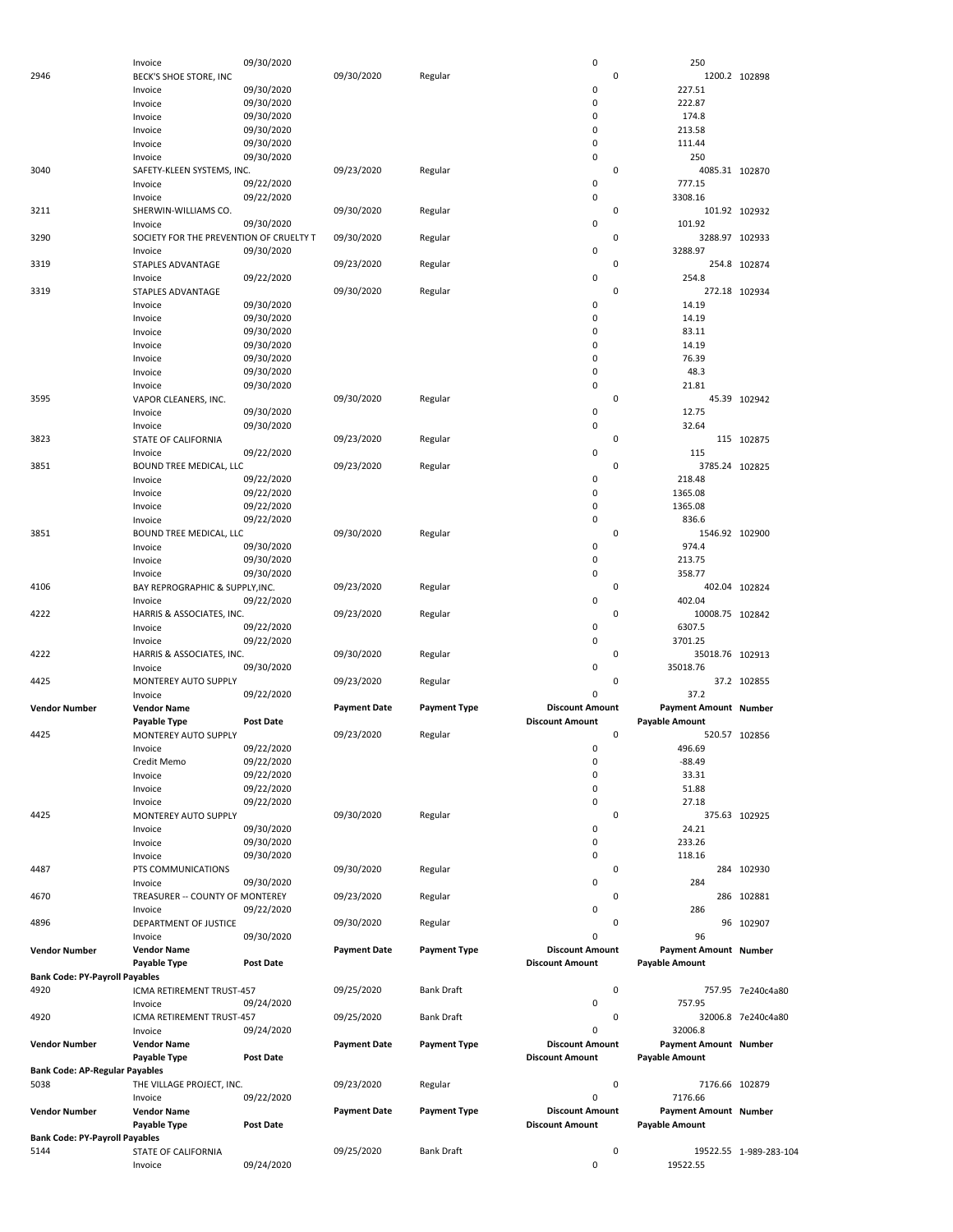| Vendor Number                                 | <b>Vendor Name</b>                             |                          | <b>Payment Date</b> | <b>Payment Type</b> | <b>Discount Amount</b>                           | Payment Amount Number                                 |                          |
|-----------------------------------------------|------------------------------------------------|--------------------------|---------------------|---------------------|--------------------------------------------------|-------------------------------------------------------|--------------------------|
|                                               | Payable Type                                   | <b>Post Date</b>         |                     |                     | <b>Discount Amount</b>                           | <b>Payable Amount</b>                                 |                          |
| <b>Bank Code: AP-Regular Payables</b><br>5198 | <b>GOLDEN STATE PORTABLES</b>                  |                          | 09/30/2020          | Regular             | $\pmb{0}$                                        | 683.99 102911                                         |                          |
|                                               | Invoice                                        | 09/30/2020               |                     |                     | 0                                                | 553.63                                                |                          |
|                                               | Invoice                                        | 09/30/2020               |                     |                     | 0                                                | 130.36                                                |                          |
| Vendor Number                                 | <b>Vendor Name</b>                             |                          | <b>Payment Date</b> | <b>Payment Type</b> | <b>Discount Amount</b>                           | Payment Amount Number                                 |                          |
|                                               | <b>Payable Type</b>                            | <b>Post Date</b>         |                     |                     | <b>Discount Amount</b>                           | <b>Payable Amount</b>                                 |                          |
| <b>Bank Code: PY-Payroll Payables</b><br>5264 | RABOBANK, N.A.                                 |                          | 09/25/2020          | <b>Bank Draft</b>   | 0                                                |                                                       | 51333.04 270066993137219 |
|                                               | Invoice                                        | 09/24/2020               |                     |                     | 0                                                | 51333.04                                              |                          |
| 5264                                          | RABOBANK, N.A.                                 |                          | 09/25/2020          | <b>Bank Draft</b>   | 0                                                |                                                       | 15341.19 270066993137219 |
|                                               | Invoice                                        | 09/24/2020               |                     |                     | 0                                                | 15341.19                                              |                          |
| Vendor Number                                 | <b>Vendor Name</b><br>Payable Type             | <b>Post Date</b>         | <b>Payment Date</b> | <b>Payment Type</b> | <b>Discount Amount</b><br><b>Discount Amount</b> | Payment Amount Number<br><b>Payable Amount</b>        |                          |
| <b>Bank Code: AP-Regular Payables</b>         |                                                |                          |                     |                     |                                                  |                                                       |                          |
| 5475                                          | TERRYBERRY                                     |                          | 09/30/2020          | Regular             | 0                                                | 307.74 102936                                         |                          |
|                                               | Invoice                                        | 09/30/2020               |                     |                     | 0                                                | 307.74                                                |                          |
| Vendor Number                                 | <b>Vendor Name</b>                             |                          | <b>Payment Date</b> | <b>Payment Type</b> | <b>Discount Amount</b>                           | Payment Amount Number                                 |                          |
| <b>Bank Code: PY-Payroll Payables</b>         | <b>Payable Type</b>                            | <b>Post Date</b>         |                     |                     | <b>Discount Amount</b>                           | <b>Payable Amount</b>                                 |                          |
| 5705                                          | PUBLIC AGENCY RETIREMENT SERVICES              |                          | 09/24/2020          | <b>Bank Draft</b>   | 0                                                |                                                       | 750 7f847d8a3d           |
|                                               | Invoice                                        | 09/24/2020               |                     |                     | 0                                                | 750                                                   |                          |
| 5705                                          | PUBLIC AGENCY RETIREMENT SERVICES              |                          | 09/24/2020          | <b>Bank Draft</b>   | 0                                                |                                                       | 435.8 7f847d8a3d         |
|                                               | Invoice                                        | 09/24/2020               |                     |                     | 0                                                | 435.8                                                 |                          |
| Vendor Number                                 | <b>Vendor Name</b>                             | <b>Post Date</b>         | <b>Payment Date</b> | <b>Payment Type</b> | <b>Discount Amount</b><br><b>Discount Amount</b> | <b>Payment Amount Number</b><br><b>Payable Amount</b> |                          |
| <b>Bank Code: AP-Regular Payables</b>         | Payable Type                                   |                          |                     |                     |                                                  |                                                       |                          |
| 5873                                          | UNITED SITE SERVICES, INC.                     |                          | 09/30/2020          | Regular             | $\mathbf 0$                                      | 243.94 102941                                         |                          |
|                                               | Invoice                                        | 06/30/2020               |                     |                     | 0                                                | 189.68                                                |                          |
|                                               | Invoice                                        | 06/30/2020               |                     |                     | 0                                                | 54.26                                                 |                          |
| 5989                                          | <b>HdL COREN &amp; CONE</b>                    |                          | 09/23/2020          | Regular             | 0                                                |                                                       | 3845 102843              |
|                                               | Invoice<br>Invoice                             | 06/30/2020<br>09/22/2020 |                     |                     | 0<br>0                                           | 3200<br>645                                           |                          |
| 5996                                          | WITMER-TYSON IMPORTS                           |                          | 09/30/2020          | Regular             | 0                                                |                                                       | 650 102945               |
|                                               | Invoice                                        | 09/30/2020               |                     |                     | 0                                                | 650                                                   |                          |
| 6076                                          | TSI INCORPORATED                               |                          | 09/23/2020          | Regular             | 0                                                | 13178.06 102882                                       |                          |
|                                               | Invoice                                        | 09/22/2020               |                     |                     | 0                                                | 12922.62                                              |                          |
| 6172                                          | Invoice<br>LEXISNEXIS RISK DATA MANGEMENT INC. | 09/22/2020               | 09/23/2020          | Regular             | 0<br>0                                           | 255.44                                                | 150 102850               |
|                                               | Invoice                                        | 09/22/2020               |                     |                     | 0                                                | 150                                                   |                          |
| 6193                                          | PURCHASE POWER                                 |                          | 09/23/2020          | Regular             | 0                                                |                                                       | 96.07 102868             |
|                                               | Invoice                                        | 09/22/2020               |                     |                     | 0                                                | 96.07                                                 |                          |
| 6197                                          | U.S. BANK EQUIPMENT FINANCE                    |                          | 09/30/2020          | Regular             | 0                                                | 509.06 102940                                         |                          |
|                                               | Invoice                                        | 09/30/2020<br>09/30/2020 |                     |                     | 0<br>0                                           | 197.31<br>311.75                                      |                          |
| 6204                                          | Invoice<br><b>CONCERN HEALTH</b>               |                          | 09/30/2020          | Regular             | 0                                                |                                                       | 682 102906               |
|                                               | Invoice                                        | 09/30/2020               |                     |                     | 0                                                | 682                                                   |                          |
| 6290                                          | BURKE, WILLIAMS & SORENSEN, LLP                |                          | 09/30/2020          | Regular             | 0                                                |                                                       | 82.5 102901              |
|                                               | Invoice                                        | 09/30/2020               |                     |                     | 0                                                | 82.5                                                  |                          |
| 6306                                          | <b>GAVILAN PEST CONTROL</b>                    | 09/22/2020               | 09/23/2020          | Regular             | 0<br>0                                           |                                                       | 239 102839               |
|                                               | Invoice<br>Invoice                             | 09/22/2020               |                     |                     | 0                                                | 166<br>73                                             |                          |
| 6324                                          | The Home Depot Pro                             |                          | 09/23/2020          | Regular             | 0                                                | 1775.62 102878                                        |                          |
|                                               | Invoice                                        | 09/22/2020               |                     |                     | 0                                                | 1775.62                                               |                          |
| 6379                                          | MARINA COAST WATER DISTRICT                    |                          | 09/30/2020          | Regular             | 0                                                | 1852.98 102919                                        |                          |
|                                               | Invoice                                        | 09/30/2020               |                     |                     | 0                                                | 457.04                                                |                          |
| 6477                                          | Invoice<br>ROBERT S. JAQUES                    | 09/30/2020               | 09/23/2020          | Regular             | 0<br>0                                           | 1395.94                                               | 4425 102869              |
|                                               | Invoice                                        | 09/22/2020               |                     |                     | 0                                                | 4425                                                  |                          |
| 6599                                          | MONTEREY PENINSULA ENGINEERING                 |                          | 09/23/2020          | Regular             | 0                                                | 159837.5 102860                                       |                          |
|                                               | Invoice                                        | 09/22/2020               |                     |                     | 0                                                | 159837.5                                              |                          |
| 6671                                          | <b>VERIZON WIRELESS</b>                        |                          | 09/23/2020          | Regular             | 0                                                | 1127.7 102883                                         |                          |
|                                               | Invoice<br>Invoice                             | 09/22/2020<br>09/22/2020 |                     |                     | 0<br>0                                           | 1089.69<br>38.01                                      |                          |
| 6685                                          | JONES & MAYER                                  |                          | 09/30/2020          | Regular             | 0                                                |                                                       | 180 102916               |
|                                               | Invoice                                        | 09/30/2020               |                     |                     | 0                                                | 180                                                   |                          |
| 6747                                          | <b>AT&amp;T MOBILITY</b>                       |                          | 09/30/2020          | Regular             | 0                                                | 762.94 102892                                         |                          |
|                                               | Invoice                                        | 09/30/2020               |                     |                     | 0                                                | 405.57                                                |                          |
| 6761                                          | Invoice<br>MONTEREY SIGNS, INC.                | 09/30/2020               | 09/30/2020          | Regular             | 0<br>0                                           | 357.37<br>251.28 102929                               |                          |
|                                               | Invoice                                        | 06/30/2020               |                     |                     | 0                                                | 120.18                                                |                          |
|                                               | Invoice                                        | 09/30/2020               |                     |                     | 0                                                | 131.1                                                 |                          |
| <b>Vendor Number</b>                          | <b>Vendor Name</b>                             |                          | <b>Payment Date</b> | <b>Payment Type</b> | <b>Discount Amount</b>                           | Payment Amount Number                                 |                          |
|                                               | Payable Type                                   | Post Date                |                     |                     | <b>Discount Amount</b><br>$\pmb{0}$              | <b>Payable Amount</b>                                 |                          |
| 6818                                          | DE LAGE LANDEN<br>Invoice                      | 09/22/2020               | 09/23/2020          | Regular             | 0                                                | 518.35 102832<br>518.35                               |                          |
| 7071                                          | AT&T                                           |                          | 09/23/2020          | Regular             | 0                                                | 153.18 102822                                         |                          |
|                                               | Invoice                                        | 09/22/2020               |                     |                     | 0                                                | 51.06                                                 |                          |
|                                               | Invoice                                        | 09/22/2020               |                     |                     | 0                                                | 51.06                                                 |                          |
|                                               | Invoice                                        | 09/22/2020               |                     |                     | 0                                                | 51.06                                                 |                          |
| 7135                                          | MONTEREY SANITARY SUPPLY, INC.<br>Invoice      | 09/22/2020               | 09/23/2020          | Regular             | 0<br>0                                           | 99                                                    | 99 102862                |
|                                               |                                                |                          |                     |                     |                                                  |                                                       |                          |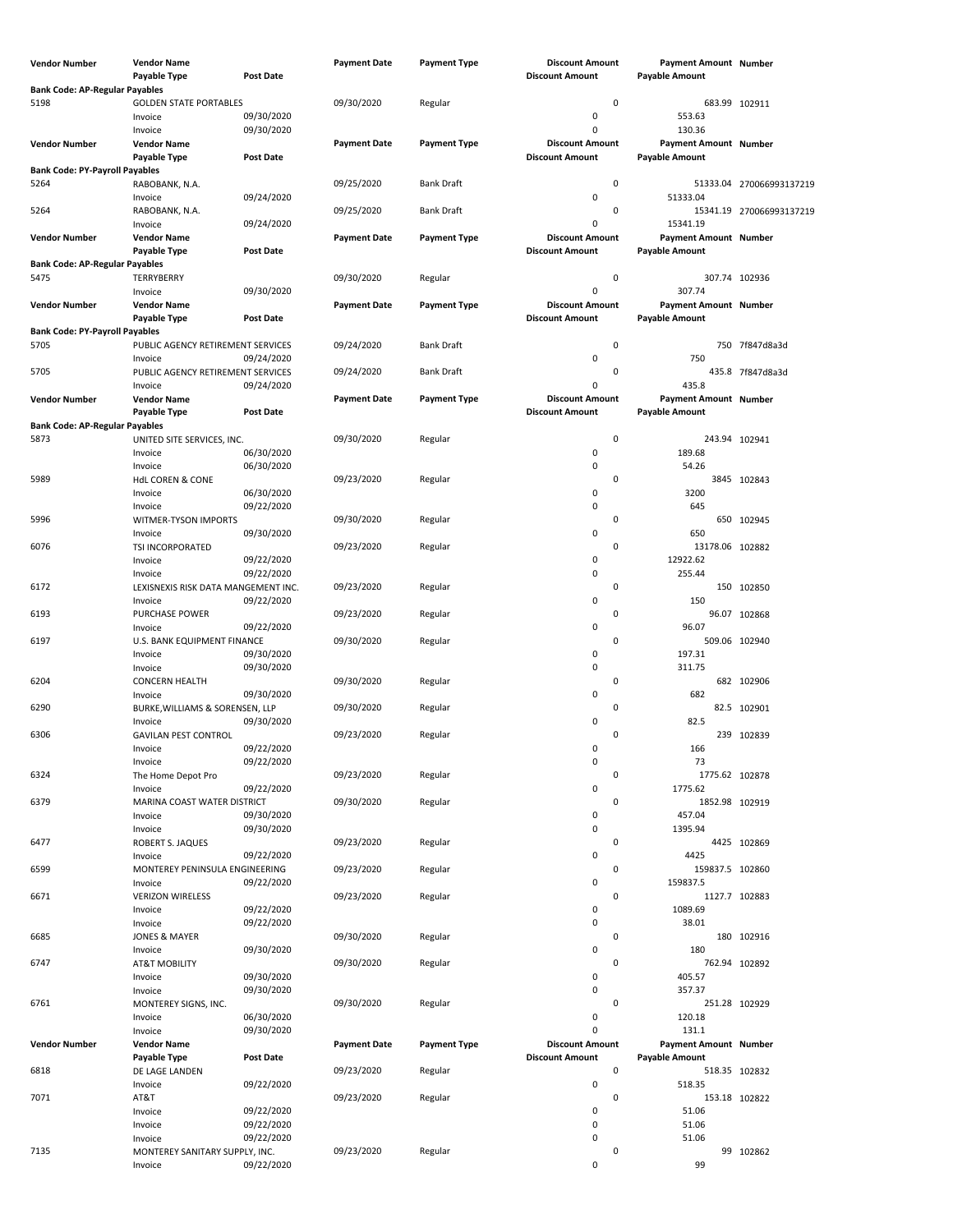| 7173                 | Iconix Waterworks (US) Inc.                        |                          | 09/30/2020          | Regular             |                                                  | 0         |                                                       | 43.7 102914   |
|----------------------|----------------------------------------------------|--------------------------|---------------------|---------------------|--------------------------------------------------|-----------|-------------------------------------------------------|---------------|
|                      | Invoice                                            | 09/30/2020               |                     |                     | $\pmb{0}$                                        |           | 43.7                                                  |               |
| 7324                 | BEAR ELECTRICAL SOLUTIONS, INC.<br>Invoice         | 09/30/2020               | 09/30/2020          | Regular             | 0                                                | 0         | 190                                                   | 4818 102896   |
|                      | Invoice                                            | 09/30/2020               |                     |                     | 0                                                |           | 1785                                                  |               |
|                      | Invoice                                            | 09/30/2020               |                     |                     | $\pmb{0}$                                        |           | 2843                                                  |               |
| 7393                 | PUBLIC SAFETY CENTER                               |                          | 09/30/2020          | Regular             |                                                  | 0         |                                                       | 165.18 102931 |
|                      | Invoice                                            | 09/30/2020               |                     |                     | 0                                                |           | 165.18                                                |               |
| 7505                 | MONTEREY BAY ANALYTICAL SVCS.                      |                          | 09/23/2020          | Regular             |                                                  | 0         |                                                       | 608 102857    |
|                      | Invoice                                            | 09/22/2020               |                     |                     | 0                                                |           | 530                                                   |               |
|                      | Invoice                                            | 09/22/2020               |                     |                     | $\pmb{0}$                                        |           | 78                                                    |               |
| 7505                 | MONTEREY BAY ANALYTICAL SVCS.<br>Invoice           | 09/30/2020               | 09/30/2020          | Regular             | 0                                                | 0         | 25                                                    | 25 102926     |
| 7644                 | <b>COMCAST BUSINESS</b>                            |                          | 09/30/2020          | Regular             |                                                  | 0         | 4894.39 102905                                        |               |
|                      | Invoice                                            | 09/30/2020               |                     |                     | 0                                                |           | 4894.39                                               |               |
| 7796                 | TARGETSOLUTIONS LEARNING, LLC.                     |                          | 09/23/2020          | Regular             |                                                  | 0         |                                                       | 3844 102876   |
|                      | Invoice                                            | 06/30/2020               |                     |                     | 0                                                |           | 3844                                                  |               |
| 8014                 | PAXTON ASSOCIATES                                  |                          | 09/23/2020          | Regular             |                                                  | 0         |                                                       | 5100 102865   |
|                      | Invoice                                            | 09/22/2020               |                     |                     | 0                                                |           | 5100                                                  |               |
| 8034                 | FOOD BANK FOR MONTEREY COUNTY                      |                          | 09/23/2020          | Regular             |                                                  | 0         |                                                       | 73496 102838  |
|                      | Invoice                                            | 09/22/2020               |                     |                     | 0<br>$\pmb{0}$                                   |           | 38496<br>35000                                        |               |
| 8034                 | Invoice<br>FOOD BANK FOR MONTEREY COUNTY           | 09/22/2020               | 09/30/2020          | Regular             |                                                  | 0         |                                                       | 38221 102910  |
|                      | Invoice                                            | 09/30/2020               |                     |                     | 0                                                |           | 38221                                                 |               |
| 8091                 | <b>BADGER METER INC.</b>                           |                          | 09/30/2020          | Regular             |                                                  | 0         | 2187.62 102895                                        |               |
|                      | Invoice                                            | 06/30/2020               |                     |                     | 0                                                |           | 724.46                                                |               |
|                      | Invoice                                            | 06/30/2020               |                     |                     | $\pmb{0}$                                        |           | 1463.16                                               |               |
| 8224                 | BLUEPEARL CALIFORNIA, INC.                         |                          | 09/30/2020          | Regular             |                                                  | 0         |                                                       | 365.05 102899 |
|                      | Invoice                                            | 09/30/2020               |                     |                     | 0                                                |           | 208.05                                                |               |
|                      | Invoice                                            | 09/30/2020               |                     |                     | 0                                                |           | 157                                                   |               |
| 8273                 | SMILE BUSINESS PRODUCTS, INC.                      |                          | 09/23/2020          | Regular             | 0                                                | 0         |                                                       | 722.14 102873 |
|                      | Invoice<br>Invoice                                 | 09/22/2020<br>09/22/2020 |                     |                     | 0                                                |           | 563.77<br>158.37                                      |               |
| 8332                 | <b>IVY SIMPSON</b>                                 |                          | 09/23/2020          | Regular             |                                                  | 0         |                                                       | 216 102845    |
|                      | Invoice                                            | 09/22/2020               |                     |                     | 0                                                |           | 216                                                   |               |
| 8414                 | COASTAL FABRICATION COMPANY, INC.                  |                          | 09/30/2020          | Regular             |                                                  | 0         |                                                       | 299.7 102904  |
|                      | Invoice                                            | 09/30/2020               |                     |                     | 0                                                |           | 299.7                                                 |               |
| 8755                 | TRUST TWO - CORONA 1997 TRUST                      |                          | 09/30/2020          | Regular             |                                                  | 0         |                                                       | 2730 102939   |
|                      | Invoice                                            | 09/30/2020               |                     |                     | 0                                                |           | 2730                                                  |               |
| <b>Vendor Number</b> | <b>Vendor Name</b><br>Payable Type                 | <b>Post Date</b>         | <b>Payment Date</b> | <b>Payment Type</b> | <b>Discount Amount</b><br><b>Discount Amount</b> |           | <b>Payment Amount Number</b><br><b>Payable Amount</b> |               |
| 8886                 |                                                    |                          |                     |                     |                                                  | 0         | 8955.64 102871                                        |               |
|                      |                                                    |                          |                     |                     |                                                  |           |                                                       |               |
|                      | SAGE RENEWABLES ENERGY CONSULTING, IN              |                          | 09/23/2020          | Regular             | $\pmb{0}$                                        |           | 8955.64                                               |               |
| 8979                 | Invoice<br>ERROL L. MONTGOMERY & ASSOCIATES, INC.  | 09/22/2020               | 09/23/2020          | Regular             |                                                  | 0         |                                                       | 210 102837    |
|                      | Invoice                                            | 09/22/2020               |                     |                     | 0                                                |           | 210                                                   |               |
| 8980                 | ATHENA OCCMED                                      |                          | 09/23/2020          | Regular             |                                                  | 0         |                                                       | 3408.5 102823 |
|                      | Invoice                                            | 09/22/2020               |                     |                     | 0                                                |           | 528.5                                                 |               |
|                      | Invoice                                            | 09/22/2020               |                     |                     | 0                                                |           | 1600                                                  |               |
|                      | Invoice                                            | 09/22/2020               |                     |                     | 0                                                |           | 1280                                                  |               |
| 8980                 | ATHENA OCCMED                                      |                          | 09/30/2020          | Regular             | 0                                                | 0         | 528.5                                                 | 2878 102893   |
|                      | Invoice<br>Invoice                                 | 09/30/2020<br>09/30/2020 |                     |                     | 0                                                |           | 2349.5                                                |               |
| 9104                 | SCHAAF & WHEELER, CONSULTING CIVIL ENGI            |                          | 09/23/2020          | Regular             |                                                  | 0         |                                                       | 770 102872    |
|                      | Invoice                                            | 09/22/2020               |                     |                     | $\pmb{0}$                                        |           | 770                                                   |               |
| 9106                 | THE SOHAGI LAW GROUP                               |                          | 09/30/2020          | Regular             |                                                  | 0         | 40387.55 102937                                       |               |
|                      | Invoice                                            | 06/30/2020               |                     |                     | $\pmb{0}$                                        |           | 40387.55                                              |               |
| 9247                 | VERIZON CONNECT NWF INC.                           |                          | 09/30/2020          | Regular             |                                                  | 0         |                                                       | 710.14 102943 |
|                      | Invoice                                            | 09/30/2020               |                     |                     | $\pmb{0}$                                        |           | 710.14                                                |               |
| 9270                 | 101 TRAILER SALES<br>Invoice                       | 09/30/2020               | 09/30/2020          | Regular             | 0                                                | 0         | 4719.39 102886<br>4719.39                             |               |
| 9388                 | WORKBENCH                                          |                          | 09/23/2020          | Regular             |                                                  | 0         |                                                       | 16530 102885  |
|                      | Invoice                                            | 09/22/2020               |                     |                     | 0                                                |           | 7845                                                  |               |
|                      | Invoice                                            | 09/22/2020               |                     |                     | 0                                                |           | 7335                                                  |               |
|                      | Invoice                                            | 09/22/2020               |                     |                     | 0                                                |           | 1350                                                  |               |
| 9409                 | STURDY OIL COMPANY                                 |                          | 09/30/2020          | Regular             |                                                  | 0         | 5651.15 102935                                        |               |
|                      | Invoice                                            | 09/30/2020               |                     |                     | 0                                                |           | 5651.15                                               |               |
| 9428                 | <b>TERMINIX</b><br>Invoice                         | 09/22/2020               | 09/23/2020          | Regular             | $\pmb{0}$                                        | 0         | 157                                                   | 157 102877    |
| 9458                 | ANGELINA'S BAKERY DELI & CAFE                      |                          | 09/23/2020          | Regular             |                                                  | 0         |                                                       | 9884 102820   |
|                      | Invoice                                            | 09/22/2020               |                     |                     | 0                                                |           | 9884                                                  |               |
| 9458                 | ANGELINA'S BAKERY DELI & CAFE                      |                          | 09/30/2020          | Regular             |                                                  | 0         |                                                       | 9534 102890   |
|                      | Invoice                                            | 09/30/2020               |                     |                     | $\pmb{0}$                                        |           | 9534                                                  |               |
| 9460                 | K.J. WOODS CONSTRUCTION INC.                       |                          | 09/30/2020          | Regular             |                                                  | 0         | 410349.8 102917                                       |               |
|                      | Invoice                                            | 09/30/2020               |                     |                     | $\pmb{0}$                                        | 0         | 410349.8                                              |               |
| 9461                 | <b>TILTHOUSE LLC</b><br>Invoice                    | 09/22/2020               | 09/23/2020          | Regular             | $\pmb{0}$                                        |           | 13512                                                 | 13512 102880  |
| 9461                 | <b>TILTHOUSE LLC</b>                               |                          | 09/30/2020          | Regular             |                                                  | 0         |                                                       | 13004 102938  |
|                      | Invoice                                            | 09/30/2020               |                     |                     | 0                                                |           | 13004                                                 |               |
| 9464                 | <b>MERCHANT SERVICES</b>                           |                          | 09/23/2020          | Regular             |                                                  | 0         |                                                       | 24.46 102852  |
|                      | Invoice                                            | 09/22/2020               |                     |                     | $\mathbf 0$                                      |           | 24.46                                                 |               |
| <b>Vendor Number</b> | <b>Vendor Name</b>                                 |                          | <b>Payment Date</b> | <b>Payment Type</b> | <b>Discount Amount</b>                           |           | <b>Payment Amount Number</b>                          |               |
| 9470                 | Payable Type<br>C & A PORTABLE POTTIES SERVICE LLC | <b>Post Date</b>         | 09/23/2020          | Regular             | <b>Discount Amount</b>                           | $\pmb{0}$ | <b>Payable Amount</b><br>2181.53 102826               |               |